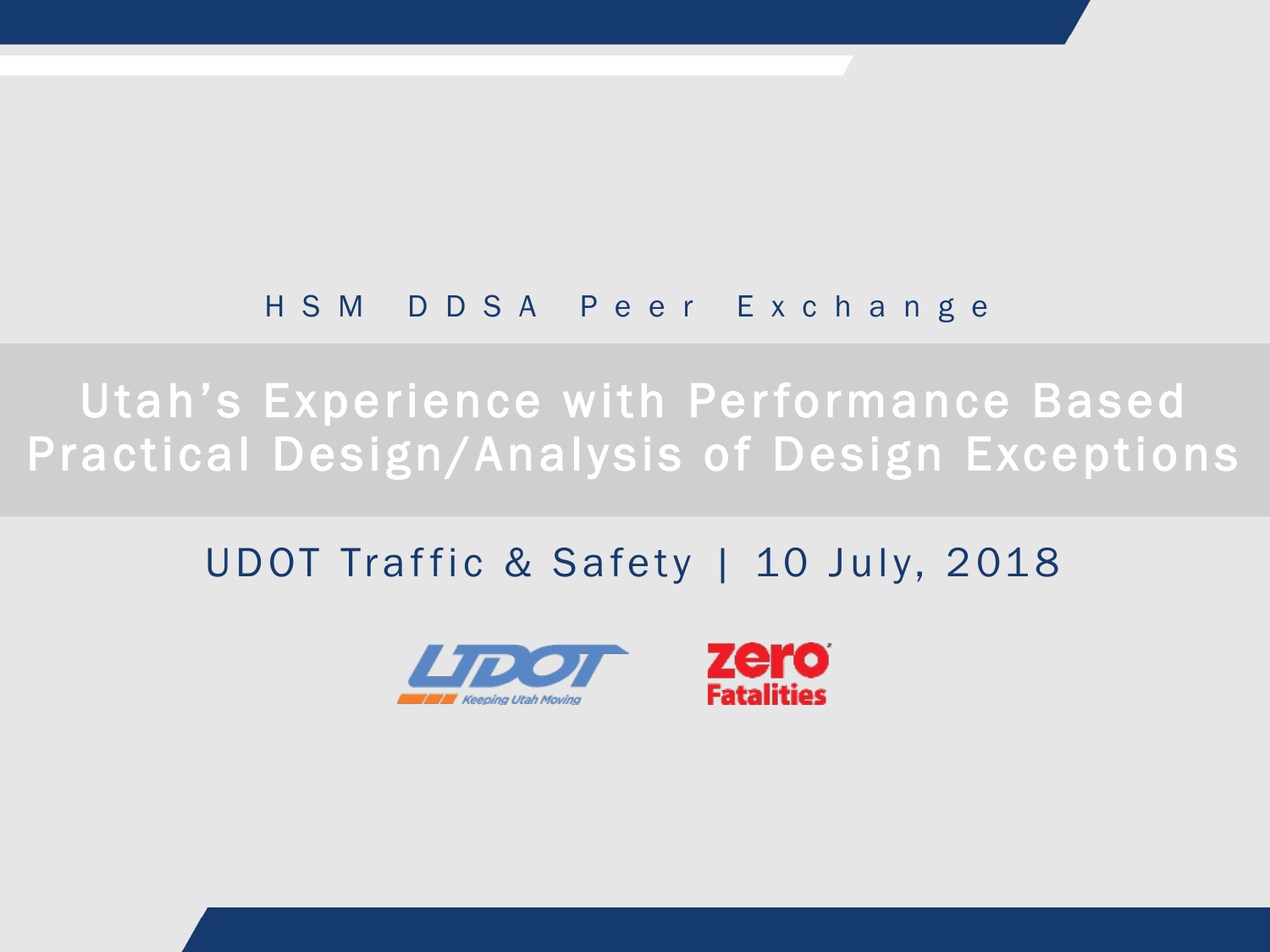



#### Assumption: Sub-standard Design  $\approx$  Risk



#### Impact to safety

- Is it quantifiable?
- Is a documentation process necessary/valuable?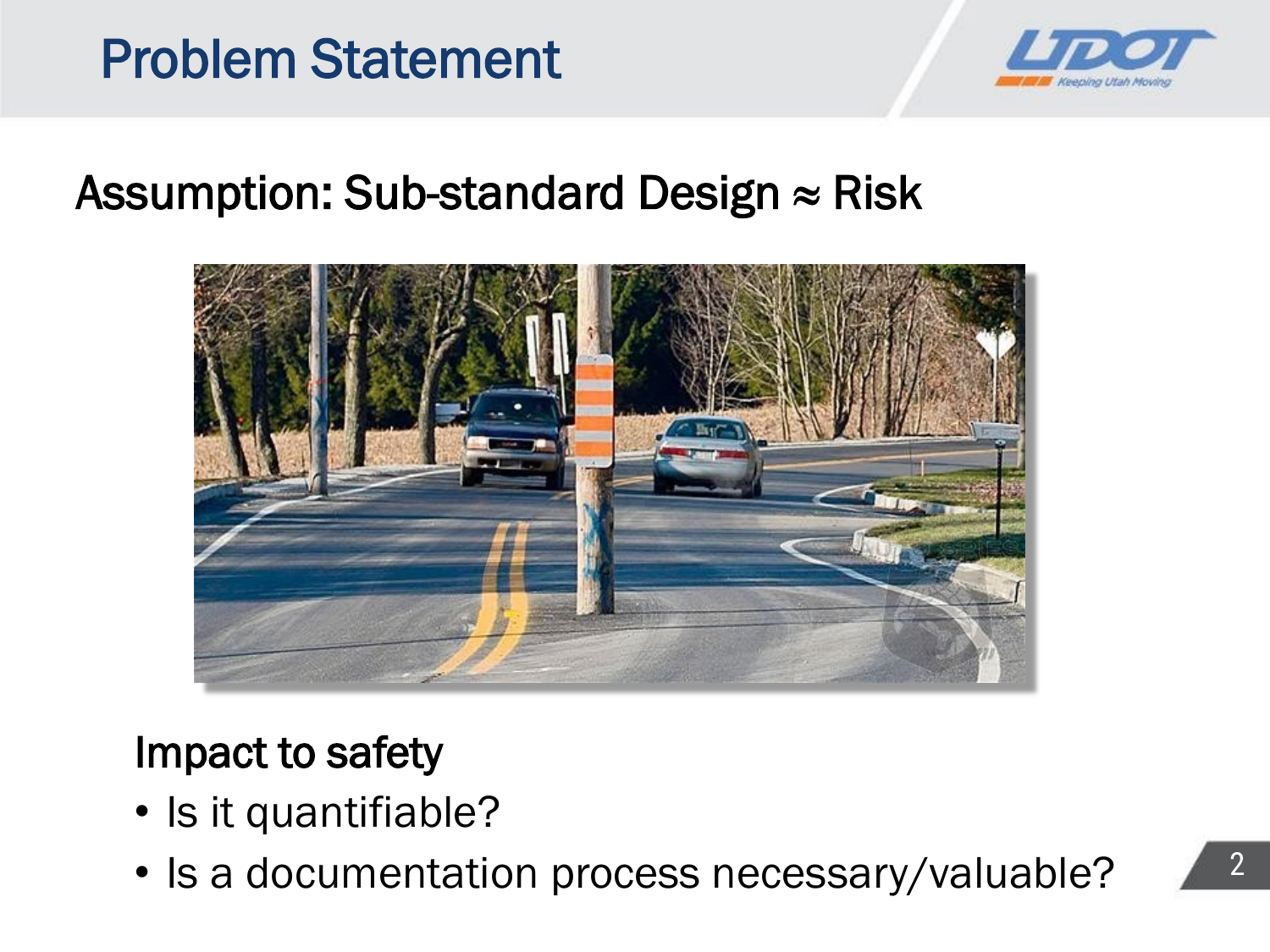## UDOT Design Exception



- Required when the design deviates from UDOT Standards
- Based on data driven engineering and safety analysis
- Rigorous review/approval process
- Approved on a case-by-case basis

| roject Information:<br>PIN:<br>Project No:<br>Location:<br>Concept<br>Roadway Characteristics and Traffic Data:<br>Pavement Type:<br>$\mathcal{N}_0$<br>Current % Trucks:<br>Functional Class:<br>$\eta_0$<br>AADT =<br>Projected % Trucks:<br>$\sim$<br>$-$ %<br>Current Year:<br>10 Years AADT =<br>Projected % Trucks:<br>Projected:<br>mph<br>$\overline{20 \text{ Years}}$ AADT =<br>Posted Speed:<br>$\sim$<br>Projected<br>mph<br>Design Speed:<br>$\overline{a}$<br>Terrain:<br>Terrain:<br>Project Design Life: Years<br>Design Vehicle:<br><b>Geometric Data:</b><br>$\pi$<br>Clear Zone Distance:<br>$\hbar$<br>Number of Lanes:<br>$-\pi$ ROW Width:<br>Pavement Width:<br>Shoulder Type:<br>$^{\rm n}$<br>Shoulder Width:<br>Accident History as documented in the OSR:<br>Expected Rate<br>Actual Rate<br>Accident History Years:<br>Date of OSR:<br>Accident History<br>Severity<br>Remarks:<br>Page 1 of 6<br>FOOT 2<br>$1700 \text{ kg}$<br><b>The Art</b><br>$\overline{I_{\rm CMBM}}$ is a property of the distance of the maximum and the state of the state of the state of the state of the state of the state of the state of the state of the state of the state of the state of the state of t<br>more. | ah Department of Transportation<br>esign Exception / Design Waiver from UDOT Standards<br>w udot utah gov/go/designexceptionprocess<br>ype of Request: (select one or both) Design Exception | Design Waiver |                |  |
|----------------------------------------------------------------------------------------------------------------------------------------------------------------------------------------------------------------------------------------------------------------------------------------------------------------------------------------------------------------------------------------------------------------------------------------------------------------------------------------------------------------------------------------------------------------------------------------------------------------------------------------------------------------------------------------------------------------------------------------------------------------------------------------------------------------------------------------------------------------------------------------------------------------------------------------------------------------------------------------------------------------------------------------------------------------------------------------------------------------------------------------------------------------------------------------------------------------------------------|----------------------------------------------------------------------------------------------------------------------------------------------------------------------------------------------|---------------|----------------|--|
|                                                                                                                                                                                                                                                                                                                                                                                                                                                                                                                                                                                                                                                                                                                                                                                                                                                                                                                                                                                                                                                                                                                                                                                                                                  |                                                                                                                                                                                              |               |                |  |
|                                                                                                                                                                                                                                                                                                                                                                                                                                                                                                                                                                                                                                                                                                                                                                                                                                                                                                                                                                                                                                                                                                                                                                                                                                  |                                                                                                                                                                                              |               |                |  |
|                                                                                                                                                                                                                                                                                                                                                                                                                                                                                                                                                                                                                                                                                                                                                                                                                                                                                                                                                                                                                                                                                                                                                                                                                                  |                                                                                                                                                                                              |               |                |  |
|                                                                                                                                                                                                                                                                                                                                                                                                                                                                                                                                                                                                                                                                                                                                                                                                                                                                                                                                                                                                                                                                                                                                                                                                                                  |                                                                                                                                                                                              |               |                |  |
|                                                                                                                                                                                                                                                                                                                                                                                                                                                                                                                                                                                                                                                                                                                                                                                                                                                                                                                                                                                                                                                                                                                                                                                                                                  |                                                                                                                                                                                              |               |                |  |
|                                                                                                                                                                                                                                                                                                                                                                                                                                                                                                                                                                                                                                                                                                                                                                                                                                                                                                                                                                                                                                                                                                                                                                                                                                  |                                                                                                                                                                                              |               |                |  |
|                                                                                                                                                                                                                                                                                                                                                                                                                                                                                                                                                                                                                                                                                                                                                                                                                                                                                                                                                                                                                                                                                                                                                                                                                                  |                                                                                                                                                                                              |               |                |  |
|                                                                                                                                                                                                                                                                                                                                                                                                                                                                                                                                                                                                                                                                                                                                                                                                                                                                                                                                                                                                                                                                                                                                                                                                                                  |                                                                                                                                                                                              |               |                |  |
|                                                                                                                                                                                                                                                                                                                                                                                                                                                                                                                                                                                                                                                                                                                                                                                                                                                                                                                                                                                                                                                                                                                                                                                                                                  |                                                                                                                                                                                              |               |                |  |
|                                                                                                                                                                                                                                                                                                                                                                                                                                                                                                                                                                                                                                                                                                                                                                                                                                                                                                                                                                                                                                                                                                                                                                                                                                  |                                                                                                                                                                                              |               |                |  |
|                                                                                                                                                                                                                                                                                                                                                                                                                                                                                                                                                                                                                                                                                                                                                                                                                                                                                                                                                                                                                                                                                                                                                                                                                                  |                                                                                                                                                                                              |               |                |  |
|                                                                                                                                                                                                                                                                                                                                                                                                                                                                                                                                                                                                                                                                                                                                                                                                                                                                                                                                                                                                                                                                                                                                                                                                                                  |                                                                                                                                                                                              |               |                |  |
|                                                                                                                                                                                                                                                                                                                                                                                                                                                                                                                                                                                                                                                                                                                                                                                                                                                                                                                                                                                                                                                                                                                                                                                                                                  |                                                                                                                                                                                              |               |                |  |
|                                                                                                                                                                                                                                                                                                                                                                                                                                                                                                                                                                                                                                                                                                                                                                                                                                                                                                                                                                                                                                                                                                                                                                                                                                  |                                                                                                                                                                                              |               |                |  |
|                                                                                                                                                                                                                                                                                                                                                                                                                                                                                                                                                                                                                                                                                                                                                                                                                                                                                                                                                                                                                                                                                                                                                                                                                                  |                                                                                                                                                                                              |               |                |  |
|                                                                                                                                                                                                                                                                                                                                                                                                                                                                                                                                                                                                                                                                                                                                                                                                                                                                                                                                                                                                                                                                                                                                                                                                                                  |                                                                                                                                                                                              |               |                |  |
|                                                                                                                                                                                                                                                                                                                                                                                                                                                                                                                                                                                                                                                                                                                                                                                                                                                                                                                                                                                                                                                                                                                                                                                                                                  |                                                                                                                                                                                              |               |                |  |
|                                                                                                                                                                                                                                                                                                                                                                                                                                                                                                                                                                                                                                                                                                                                                                                                                                                                                                                                                                                                                                                                                                                                                                                                                                  |                                                                                                                                                                                              |               |                |  |
|                                                                                                                                                                                                                                                                                                                                                                                                                                                                                                                                                                                                                                                                                                                                                                                                                                                                                                                                                                                                                                                                                                                                                                                                                                  |                                                                                                                                                                                              |               |                |  |
|                                                                                                                                                                                                                                                                                                                                                                                                                                                                                                                                                                                                                                                                                                                                                                                                                                                                                                                                                                                                                                                                                                                                                                                                                                  |                                                                                                                                                                                              |               |                |  |
|                                                                                                                                                                                                                                                                                                                                                                                                                                                                                                                                                                                                                                                                                                                                                                                                                                                                                                                                                                                                                                                                                                                                                                                                                                  |                                                                                                                                                                                              |               |                |  |
|                                                                                                                                                                                                                                                                                                                                                                                                                                                                                                                                                                                                                                                                                                                                                                                                                                                                                                                                                                                                                                                                                                                                                                                                                                  |                                                                                                                                                                                              |               |                |  |
|                                                                                                                                                                                                                                                                                                                                                                                                                                                                                                                                                                                                                                                                                                                                                                                                                                                                                                                                                                                                                                                                                                                                                                                                                                  |                                                                                                                                                                                              |               | $P$ age 6 of 6 |  |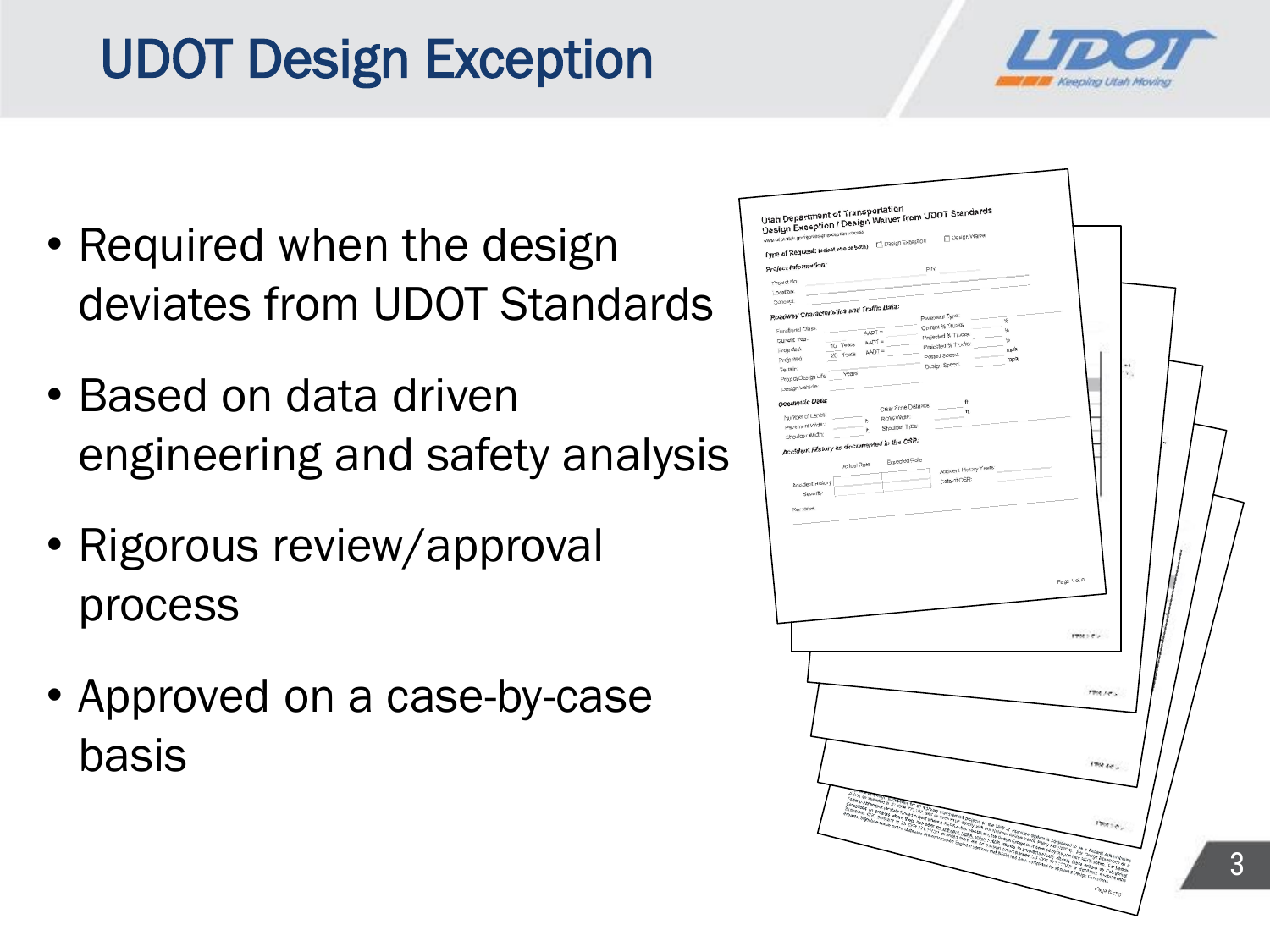## UDOT Design Exception



### Required Information

- Roadway characteristics
- Traffic data
- Crash history
- Programmed future improvements
- Project cost
	- o As proposed
	- To meet standards
- Specific change proposed

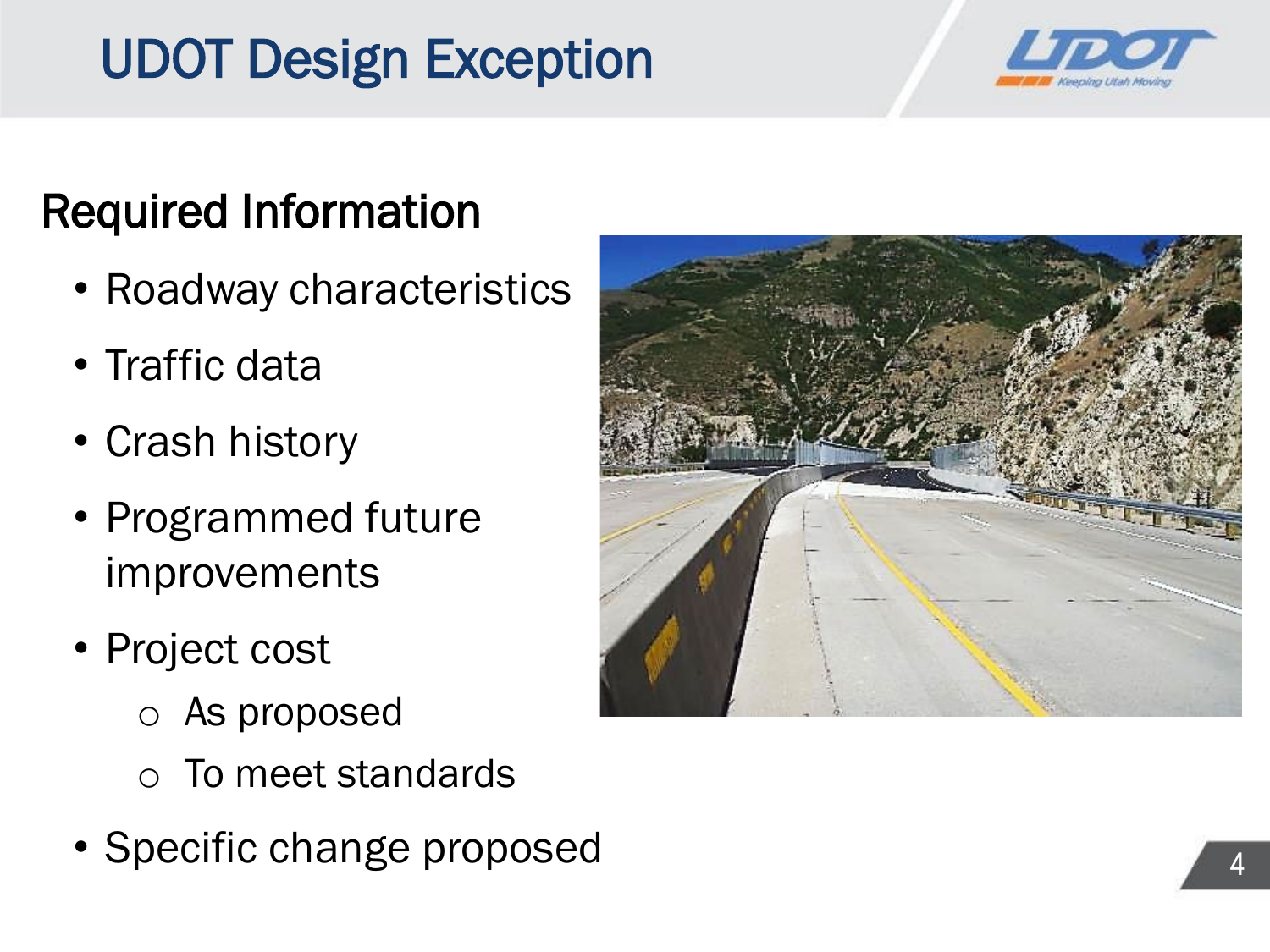## UDOT Design Exception Study



### 2012 – University of Utah Study

- Compared crash frequency and severity
- Looked at 48 locations with exceptions
- 132 locations with no exceptions
- Used three different methods, including Bayesian predictive models and propensity scores

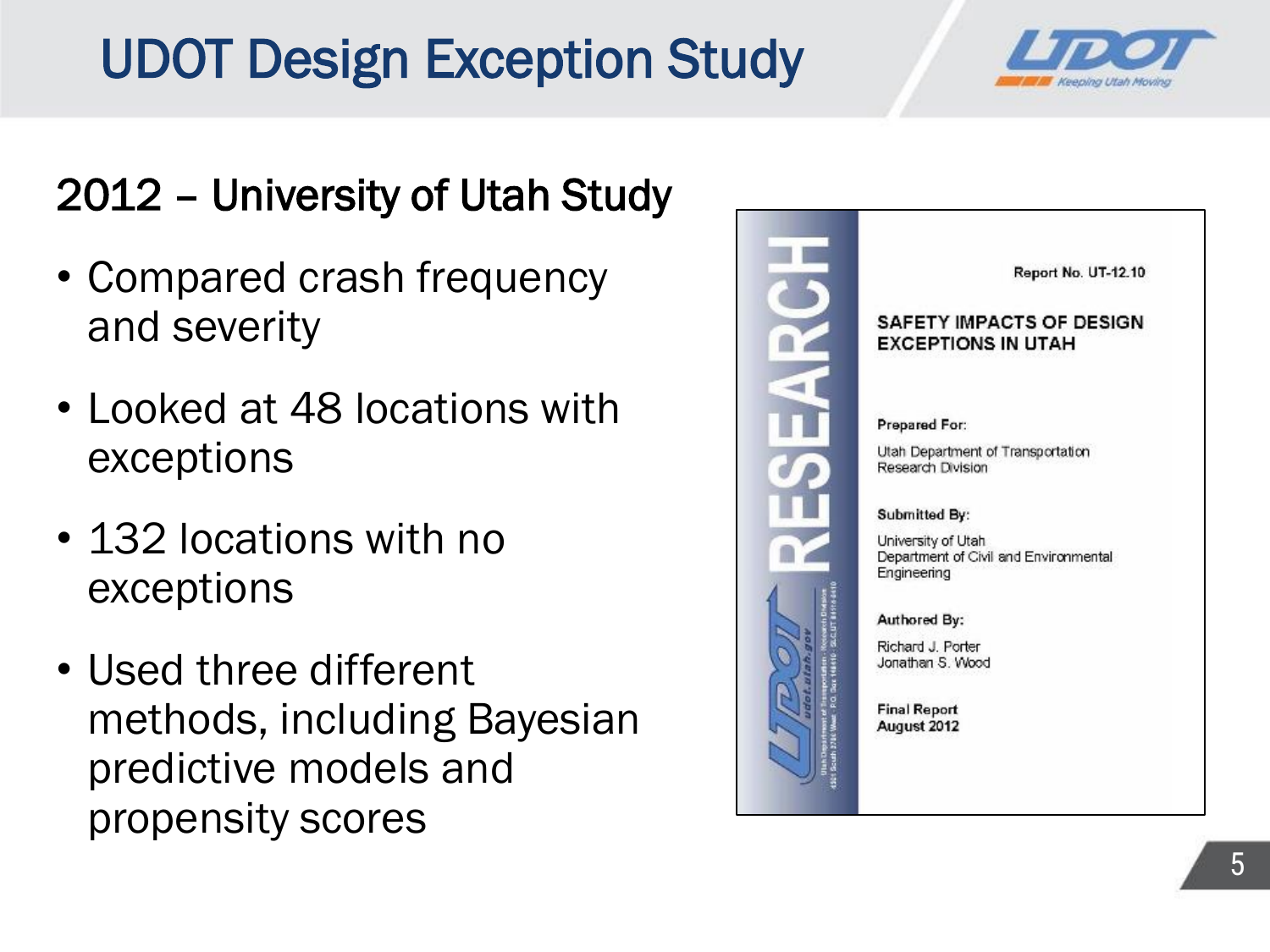### Study Parameters





#### Exceptions to design criteria for:

- Design speed
- Lane width
- Shoulder width
- **Bridge width**
- Horizontal alignment
- **Superelevation**
- Vertical alignment
- **Grade**
- Stopping sight distance
- Vertical clearance
- Cross slope
- Lateral offset to obstructions
- Structural capacity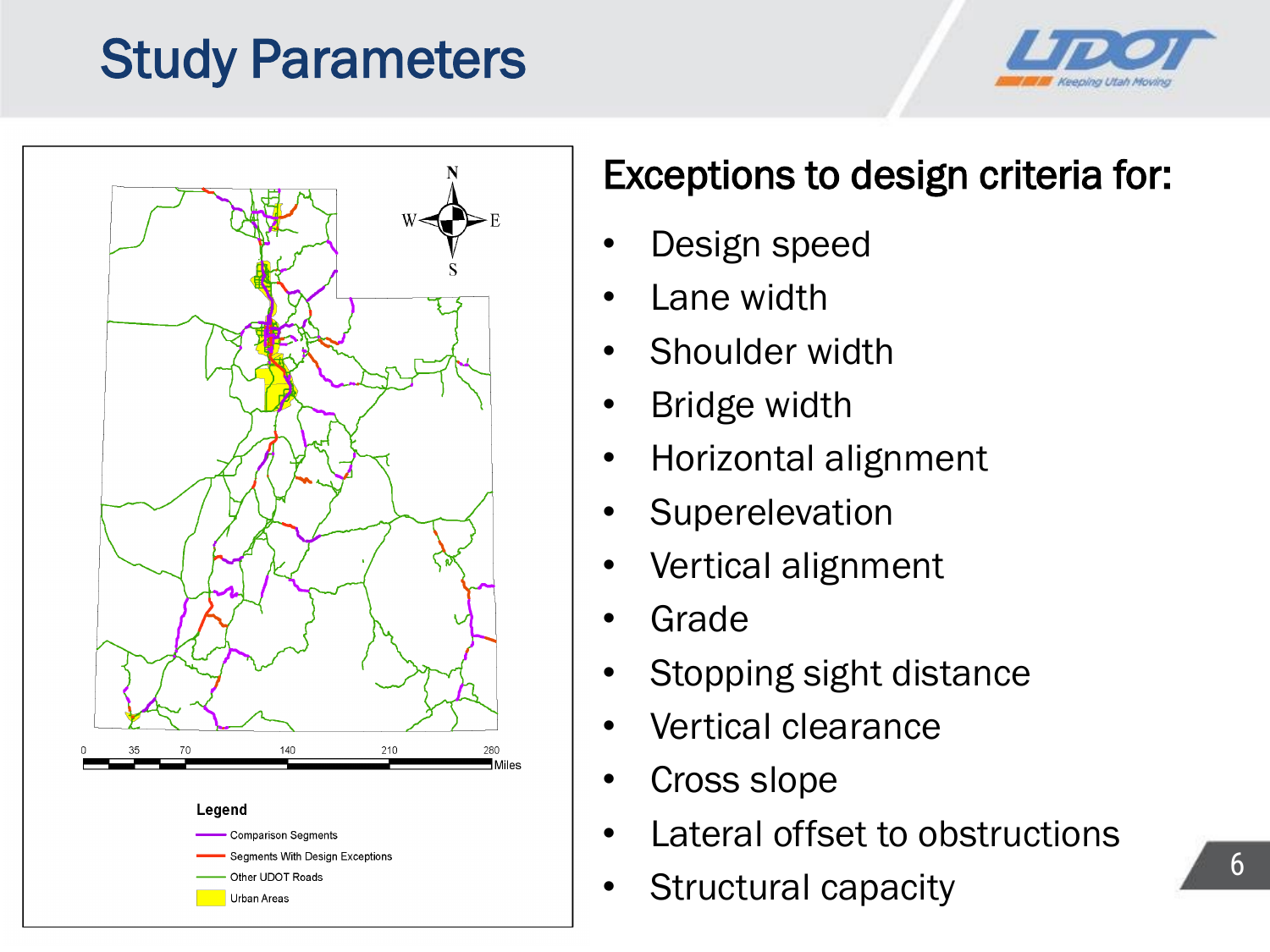## UDOT Design Exception Study



### Primary Findings:

- No significant difference in crash frequency
- No significant difference in crash severity distributions

Validated that UDOT's design exception review and approval process is working



Similar studies with data from Indiana and Kentucky that yielded similar results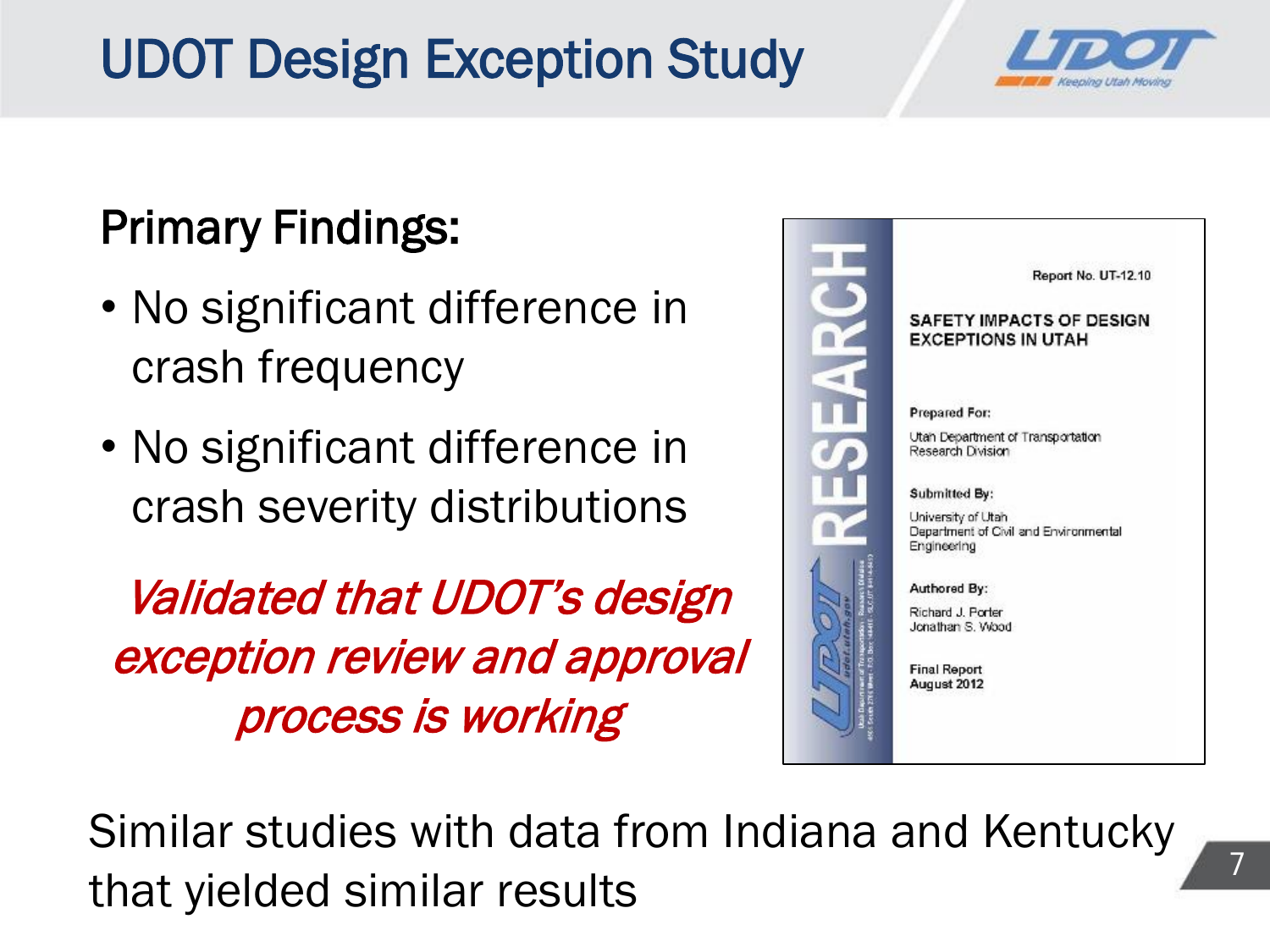### Evolution of Roadway Design